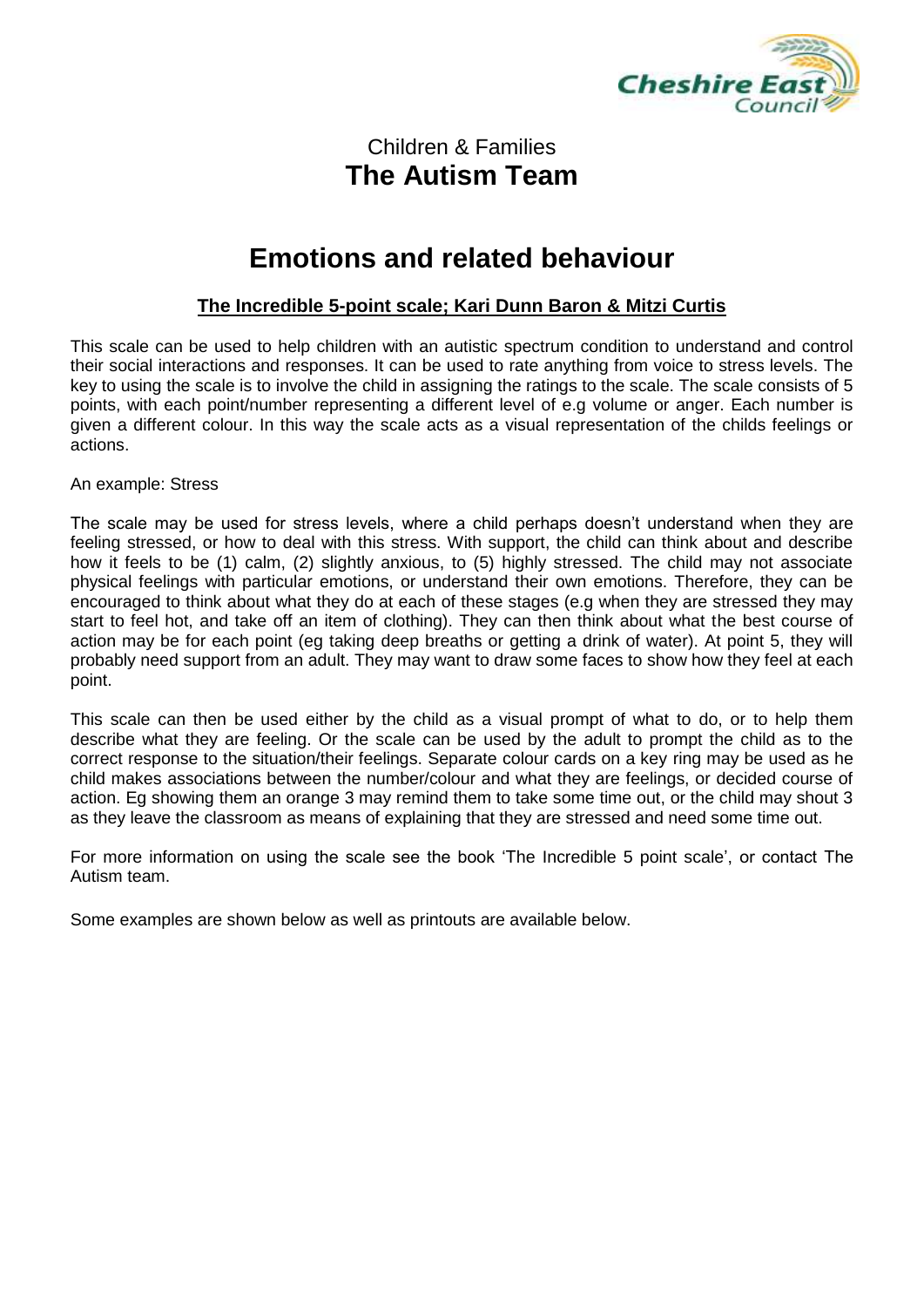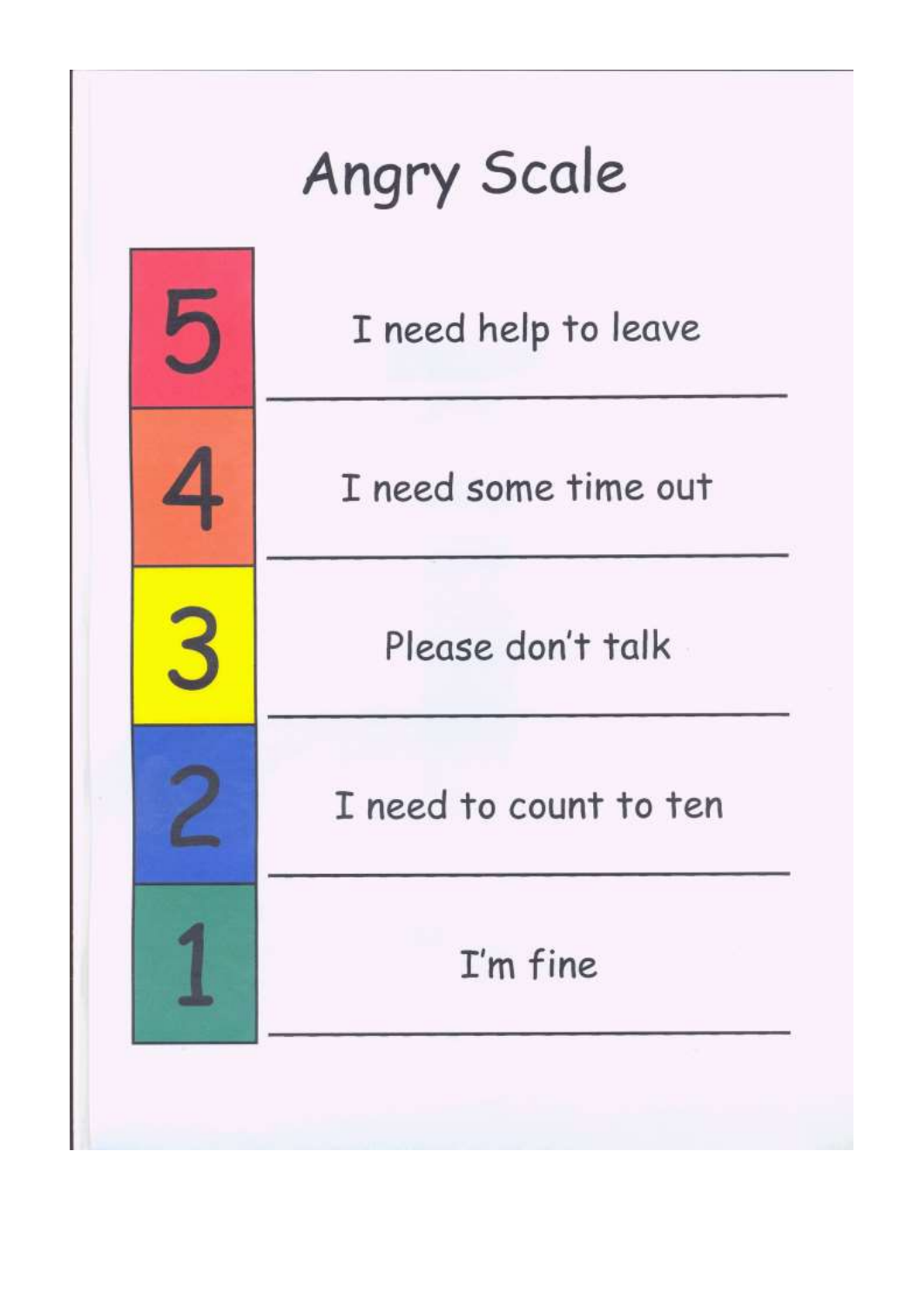

(An example key ring for the child or supporting adult to keep in their pocket. For some children, just having this key ring in their pocket is enough to remind them of what they can do to help themselves calm down – don't think they don't need it because they are not constantly looking at it).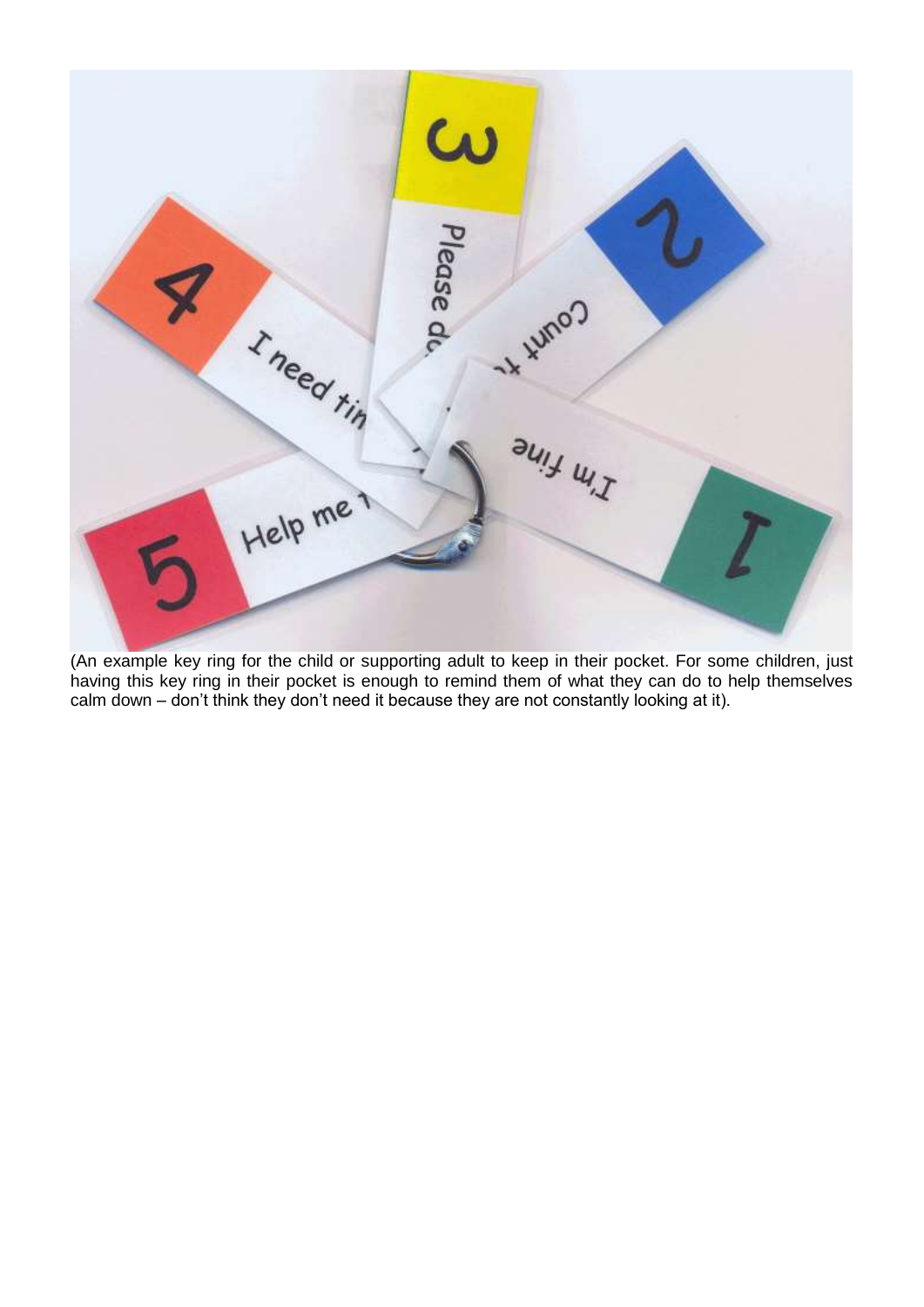The scale can be used for a whole class situation as well as for individuals. See the voice volume example below – teachers can use this as a visual reminder to the whole class of how quietly or loudly they should be speaking.

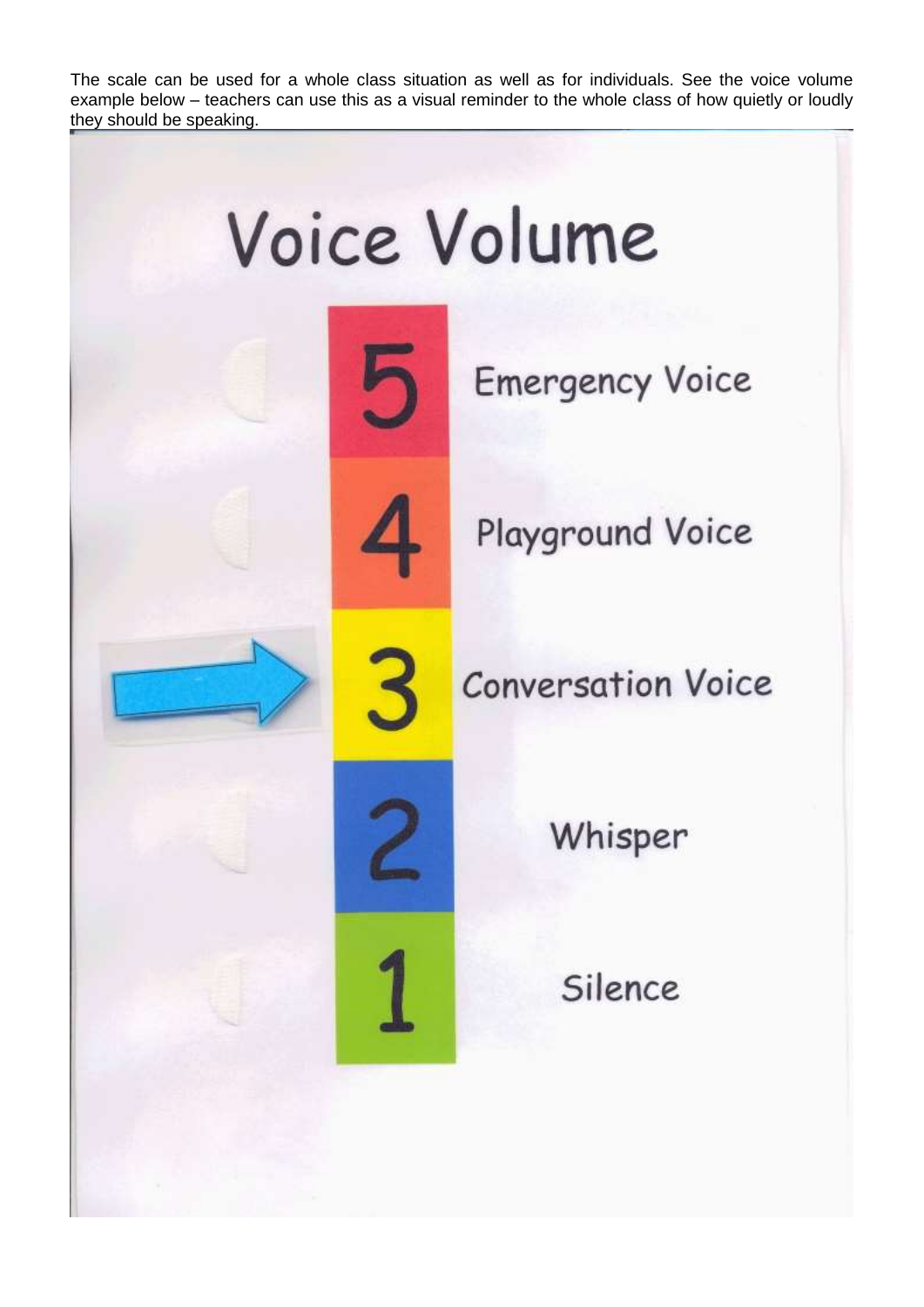A simpler version of the 5 point scale which also allows a child to express how they are feeling is an emotions barometer. See below. The language used should be the language that the child uses. Knowing how the child is feeling will allow teachers/ teaching assistants to relate or respond to the child appropriately.



**Printouts are available below.**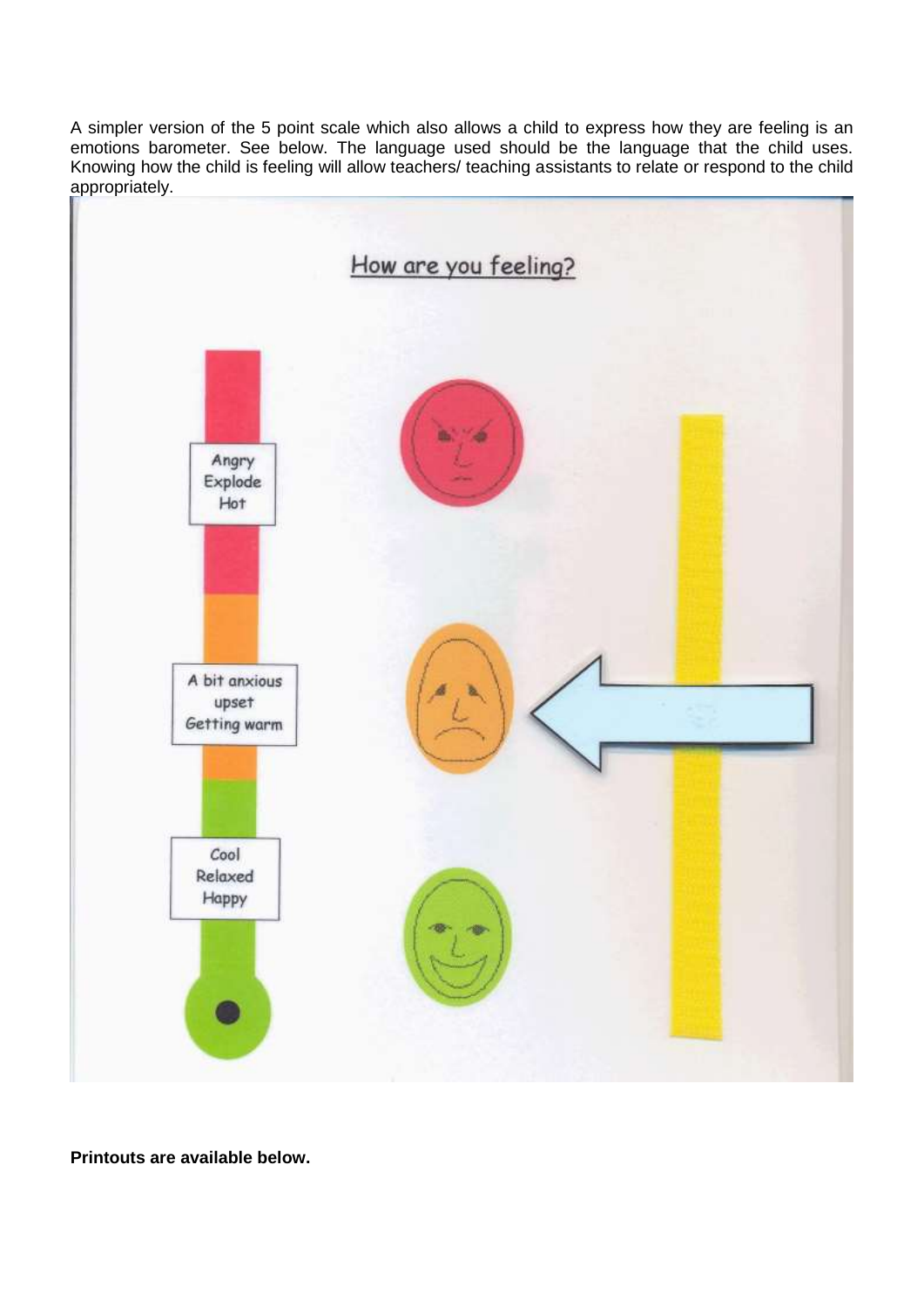| <b>Angry Scale</b> |                       |  |  |  |
|--------------------|-----------------------|--|--|--|
| $for$              |                       |  |  |  |
|                    | Lost control          |  |  |  |
|                    | Angry - about to blow |  |  |  |
| $\mathbf{S}$       | Feeling anxious       |  |  |  |
|                    | Feeling calm          |  |  |  |
|                    | No Problem            |  |  |  |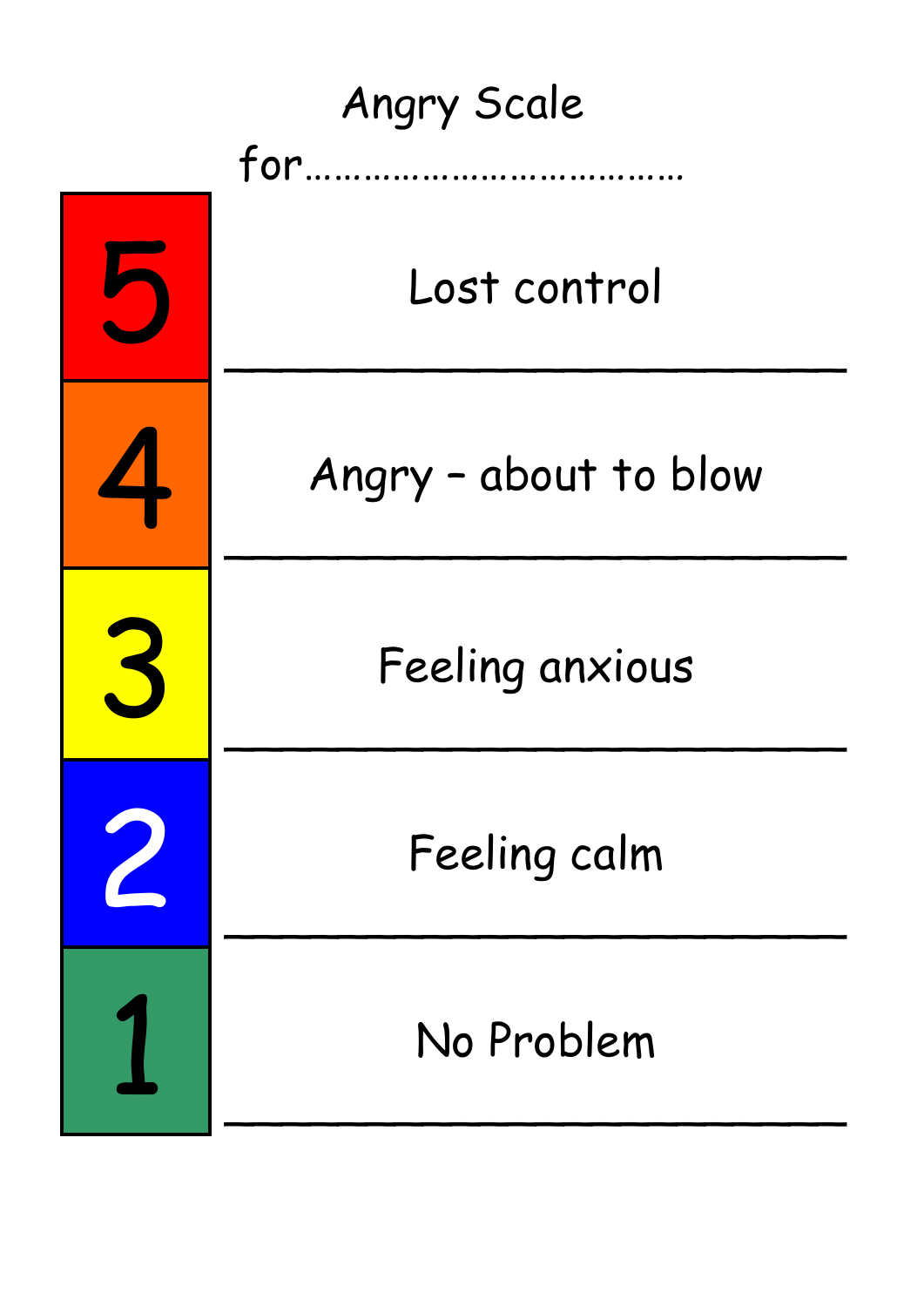# Emotions Keyring template

|   | Lost control             |   | Angry - about to<br>blow |
|---|--------------------------|---|--------------------------|
| 3 | Feeling anxious          | 2 | Feeling calm             |
|   | No problem               |   | Lost control             |
|   | Angry - about to<br>blow |   | Feeling anxious          |
|   | Feeling calm             |   | No problem               |
|   | Lost control             |   | Angry - about to<br>blow |
|   | Feeling anxious          |   | Feeling calm             |
|   | No problem               |   |                          |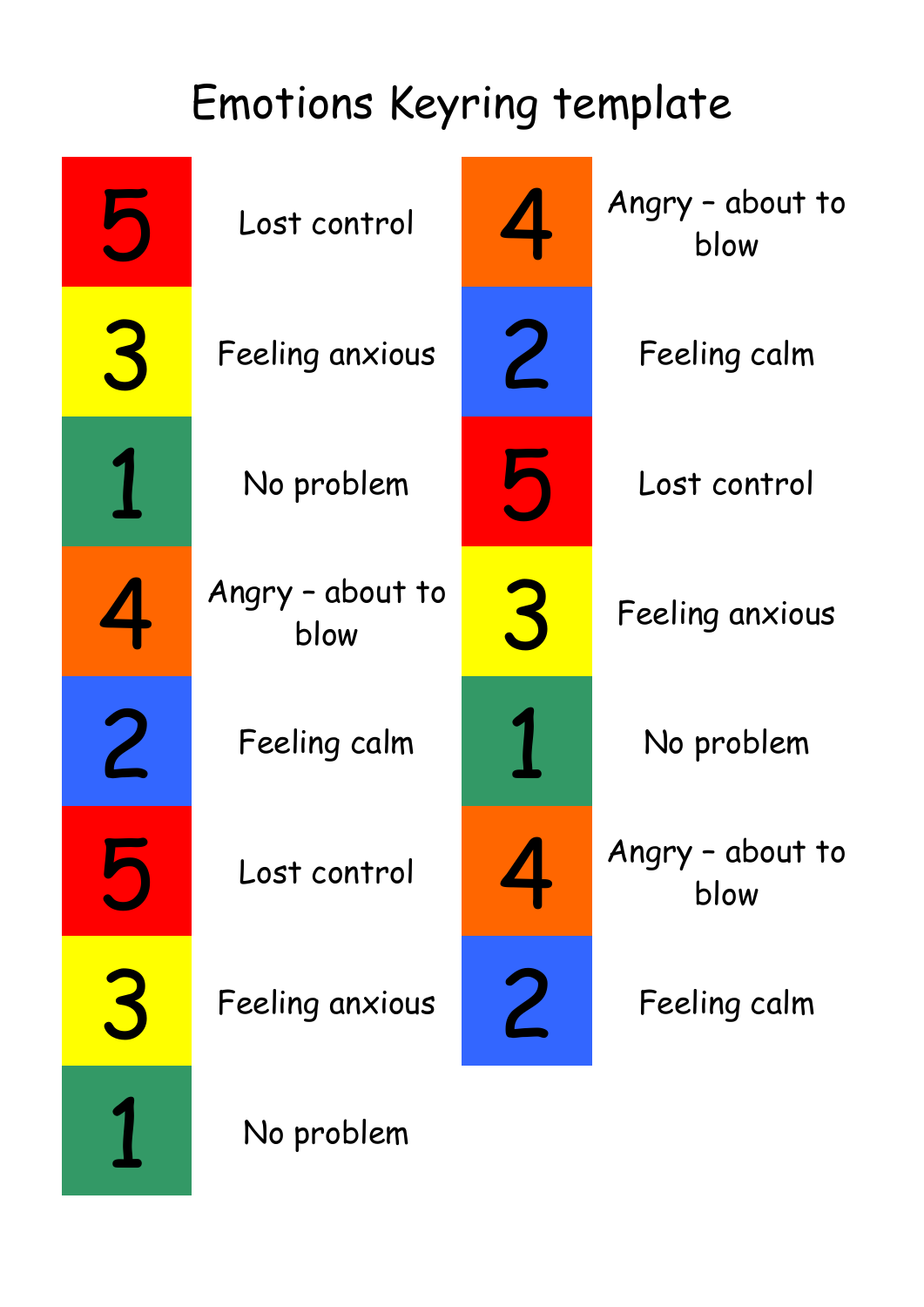## Pencil case template

| <b>Happy</b> | <b>Upset</b>        | Angry |
|--------------|---------------------|-------|
| Cool         | <b>Getting warm</b> | Hot:  |
| <b>Happy</b> | <b>Upset</b>        | Angry |
| Cool         | <b>Getting warm</b> | Hot:  |
| <b>Happy</b> | Upset               | Angry |
| Cool         | <b>Getting warm</b> | Hot:  |

| Happy<br>Cool | Upset<br><b>Getting warm</b> | Angry<br>Hot |
|---------------|------------------------------|--------------|
|               |                              |              |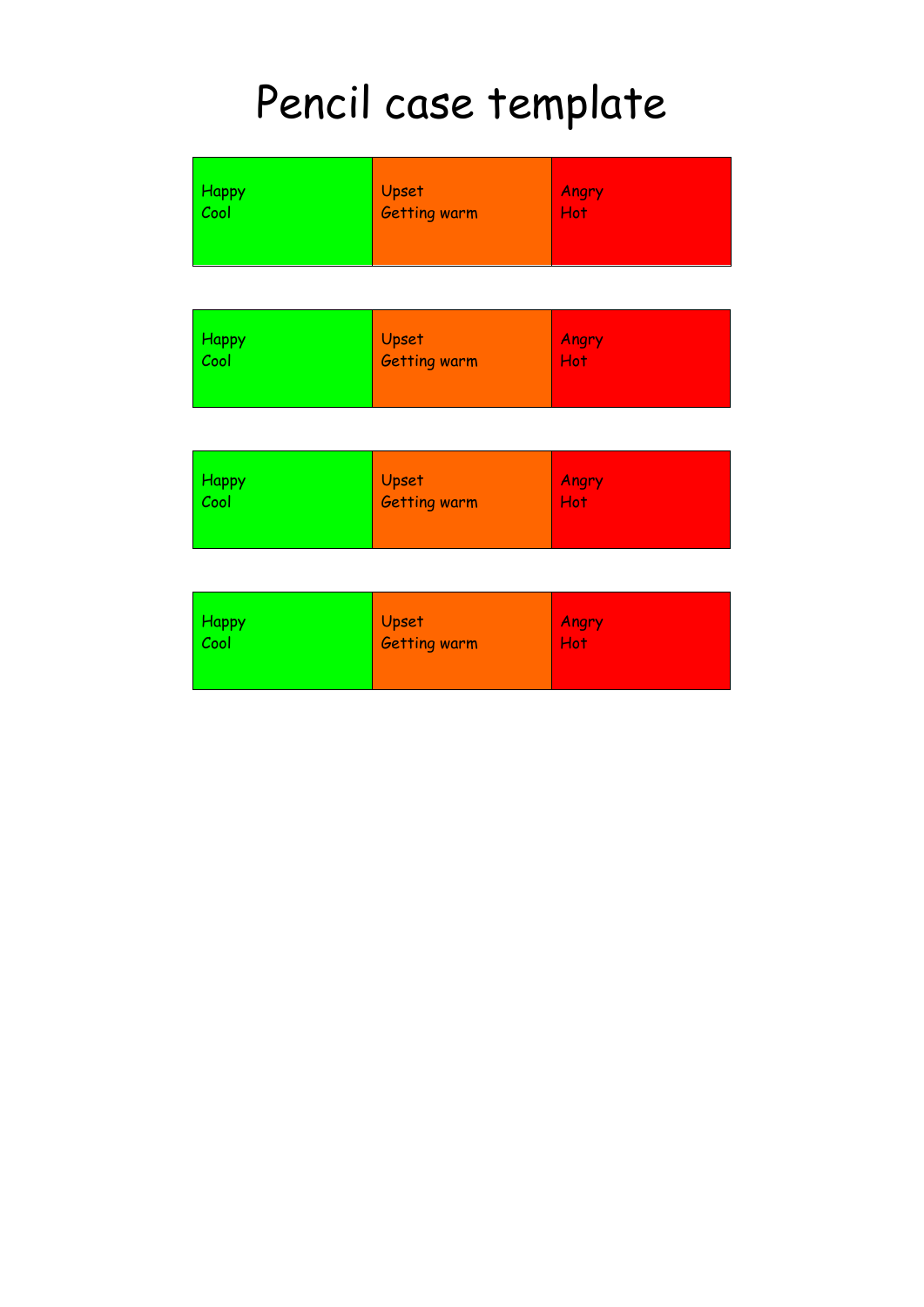### How are you feeling?